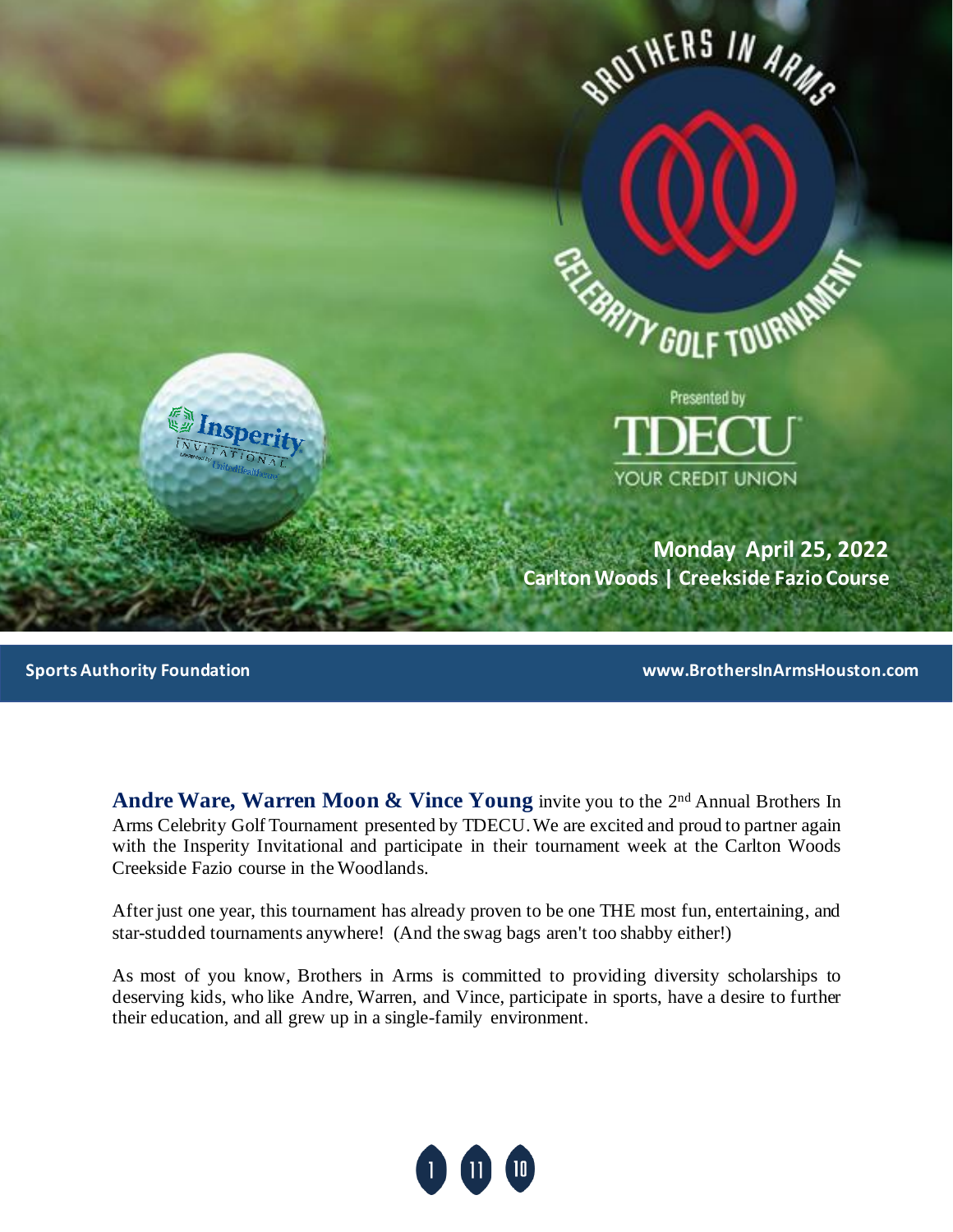

## **DIAMOND SPONSOR (\$25,000)**

(Limit 2)

- Two (2) Team foursome2 With Celebrity
- 4 tickets to The Insperity Invitational Draw Party on Tuesday, April 26, 2022
- 4 tickets to The Insperity Invitational Greats of Golf Gala hosted by Jim Nantz on Thursday, April 2 8, 2022
- 8 tickets to Insperity Invitational Golf Tournament w/admission to VIP Hospitality tent on 18 th hole. (Day TBD)
- Company's logo on the event page on the Brothers In Arms website
- Company's logo placement on one (1) course hole Tee Box or Flag
- Company recognition at Reception as Diamond Sponsor

### **MEMBERS-ONLY (\$15,000)**

LIMITED TO CARLTON WOODS MEMBERS) (Limit 3)

- One (1) Team foursome With Celebrity
- Hole Sponsor of either 1, 10, or 11 (Special BOI Flag You keep signed flag)
- Private Members Only Meet & Greet Reception with Brothers In Arms Founders & Scholarship recipients
- Photo Opportunity & 1 signed item provided & included
- One Houston Astros Suite for 24 people. Date to be mutually agreed upon. (Food & Beverage not included)

*\*\*\*All Brothers in Arms are scheduled to attend but cannot be guaranteed*

**FOR MORE INFORMATION**, please contact Kat Casas at 832-851-4784 [kcasas@houstonsports.org](mailto:kcasas@houstonsports.org)

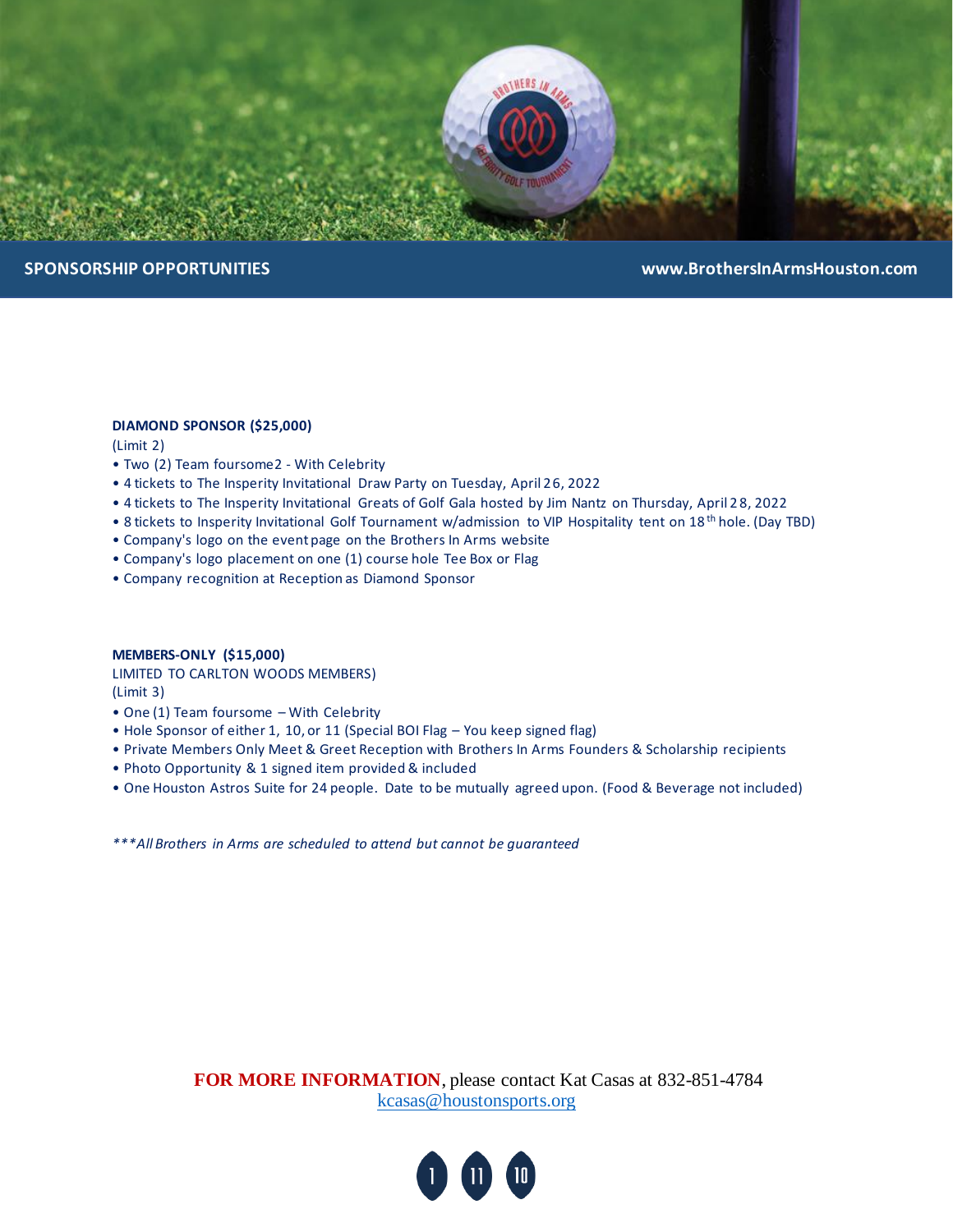

## **CADDIE SPONSOR (\$15,000)**

(Exclusive)

- One (1) Team foursome with Celebrity
- Company's logo on the event page on the Brothers In Arms website
- Company's logo on caddie bibs worn by all caddies during the tournament
- Company recognition at Reception as Caddie Sponsor

## **GOLF CART SPONSOR (\$10,000)**

(Exclusive)

- One (1) Team foursome With Celebrity
- Company's logo on the event page on the Brothers In Arms website
- Company's logo featured on all player's golf carts

### **Putting Contest (\$15,000) \***

(Exclusive)

- One (1) Team foursome With Celebrity
- Company's name on the event page on the Brothers in Arms website
- Company's name and logo on signage designating Putting Contest
- Opportunity to set up tent/table as a hole sponsor (to give away promotional materials)
- Includes additional hole sponsor signage (value \$2,500)
- Opportunity to present the winner of the Putting Contest at the reception

**FOR MORE INFORMATION**, please contact Katarina Casas at 832-851-4784 [kcasas@houstonsports.org](mailto:kcasas@houstonsports.org)

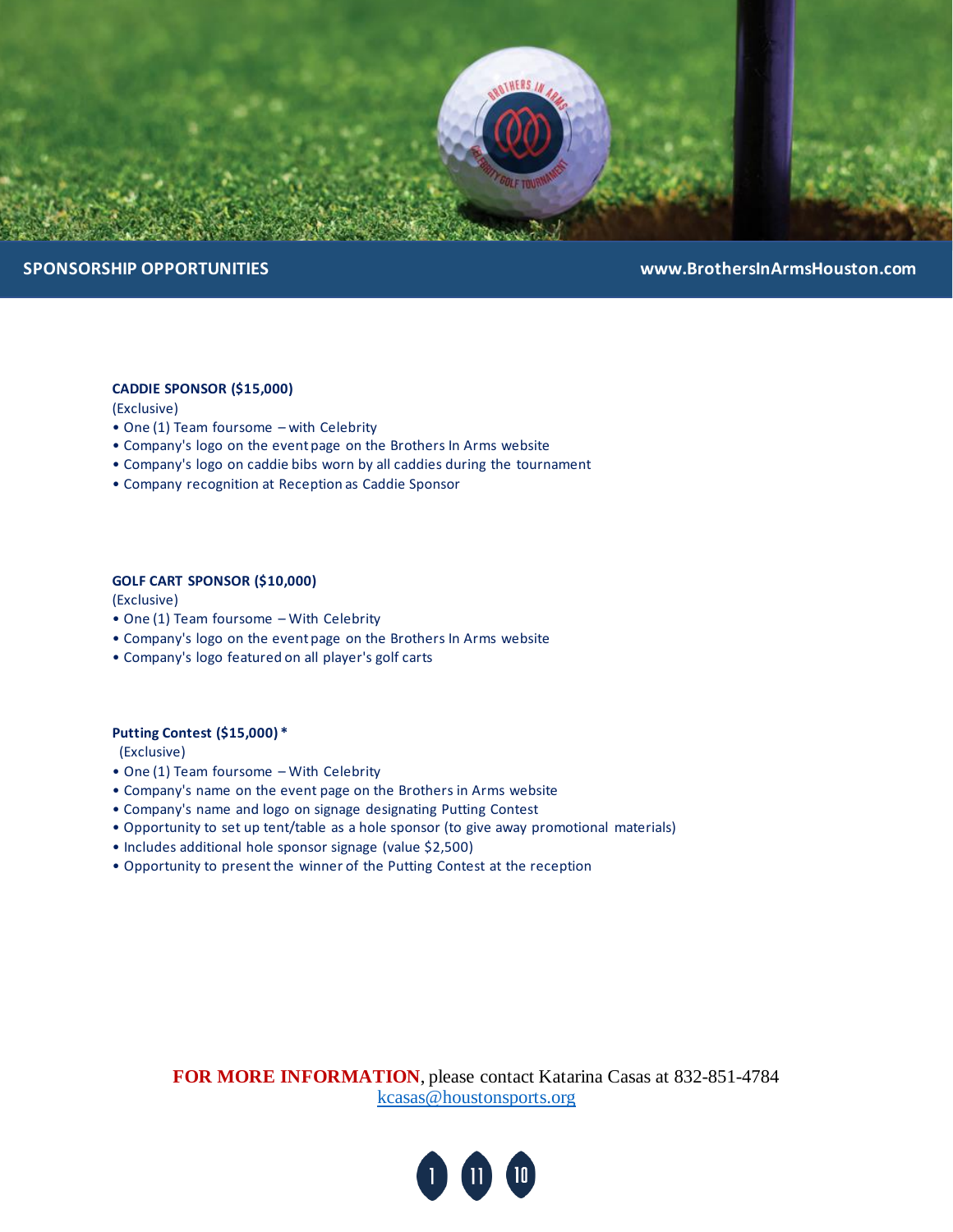

## **HOLE-IN-ONE SPONSOR (\$10,000) \***

(Exclusive)

- Company's name on the event page on the Brothers In Arms website
- Company's logo at two (2) Hole-In-One contest holes
- Opportunity for two (2) representatives to attend Lunch and evening reception
- Opportunity to set up tent/table as a hole sponsor (to give away promotional materials)

### **CLOSEST TO THE PIN SPONSOR (\$5,000) \***

(Exclusive)

- Company's name on the event page on the Brothers In Arms website
- Signage at the contest hole
- Opportunity for two (2) representatives to attend Lunch and evening reception
- Opportunity to set up tent/table as a hole sponsor (to give away promotional materials)

*\*Option to add one foursome for an additional \$5,000*

**FOR MORE INFORMATION**, please contact Katarina Casas at 832-851-4784 [kcasas@houstonsports.org](mailto:kcasas@houstonsports.org)